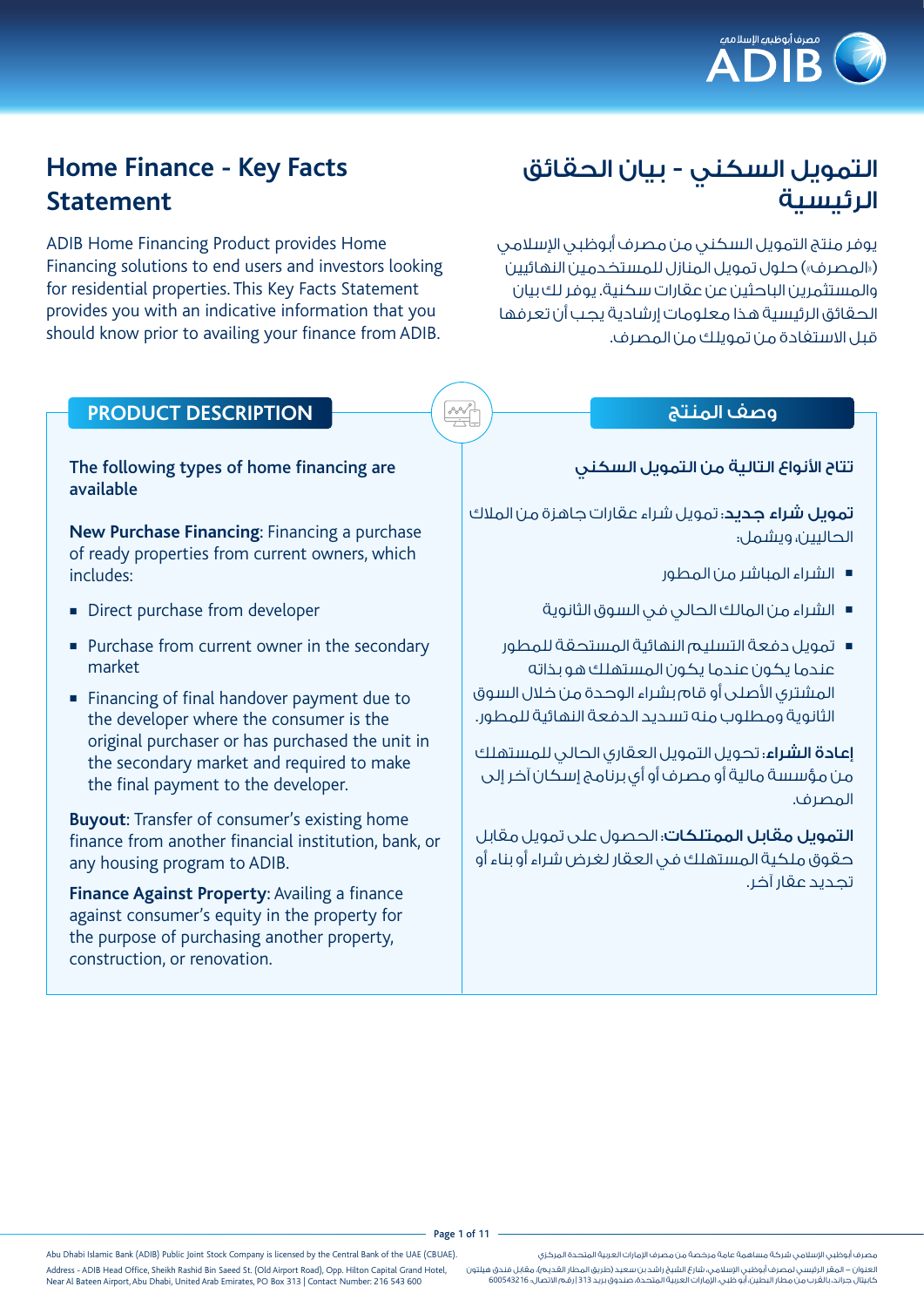

## **SHARI'A STRUCTURE** الشرعي الهيكل

ADIB Home Financing is offered based on two Shari'a Structures, a **Purchase and Lease Back Ijarah (Identified Lease)** as well as **Istisna and Forward Lease Ijarah**.

**Purchase and Lease Back (Identified Lease)**: A financing structure where ADIB purchases the property (which is already in existence), possesses it and then ADIB (The Lessor) lease it back to you (The Lessee) with a promise to sell at the end of the financing tenor and a promise to purchase given by the Lessee. At the end of Ijarah, the Lessor will sell the property to you through a Real Property Sale Contract to be concluded between ADIB (as the Seller) and the Consumer (as the Purchaser).

**Forward Lease**: A structure used for construction financing using two contracts. Istisna' in which ADIB appoints you to construct and deliver the fully specified and described property, which ADIB (The Lessor) under Ijarah contract undertakes to hand it over to you (The Lessee) on future date (upon completion of the construction), where the ownership of the property during the Ijarah period will be with ADIB and shall be transferred to you (The Lessee) after successful completion of the lease (Ijarah will come to an end) period and through a Real Property Sale Contract to be concluded between ADIB (as the Seller) and you (as the Purchaser).

يقدم مصرف أبوظبي اإلسالمي التمويل السكني على أساس هيكلين شرعيين هما إجارة الشراء وإعادة اإليجار )عقد إيجار محدد( باإلضافة إلى االستصناع واإلجارة اآلجلة.

الشراء وإعادة الإيجار (عقد إجارة معينة)؛ هيكل تمويلي حيث يشتري المصرف العقار )الموجود بالفعل( يقوم أساس هذا النظام على أن يقوم المصرف بشراء العقار (الذي يجب أن يكون مبنى جاهز ومتكامل فعليا) والقيام بحيازتة، ومن ثم يقوم المصرف )المؤجر( بتأجير تلك العين عليك (كمستأجر) مح وعد ببيعها لك في نهاية مدة التمويل وتوقيعك على وعد بشراء العين مرة أخرى، وفي نهاية مدة الإجارة سيقوم المصرف )المؤجر( بموجب الوعد الموقع ببيع العقار مرة أخرى إليك )المستأجر( عن طريق عقد بيع عقار رسمي يوقع بين المصرف كطرف (بائع) والعميل كطرف آخر (كمشتري).

عقد إجارة موصوفة في الذمة: هيكل يستخدم لتمويل البناء باستخدام عقدين. االستصناع الذي يعينك فيه المصرف لبناء وتسليم العقار المحدد والموصوف بالكامل، حيث يتعهد المصرف )المؤجر( بموجب عقد الإحارة بتسليمه لك (المستأجر) في تاريخ مستقبلي (عند الانتهاء من البناء)، وستكون ملكية العقار خلال فترة الاحارة للمصرف وسيتم نقلها اليك (المستأجر) بعد اتمام عقد الإيجار بنجاح (انتهاء الإجارة) ومن خلال عقد بيع عقار بيرمه المصرف (البائح) معك (المشتري).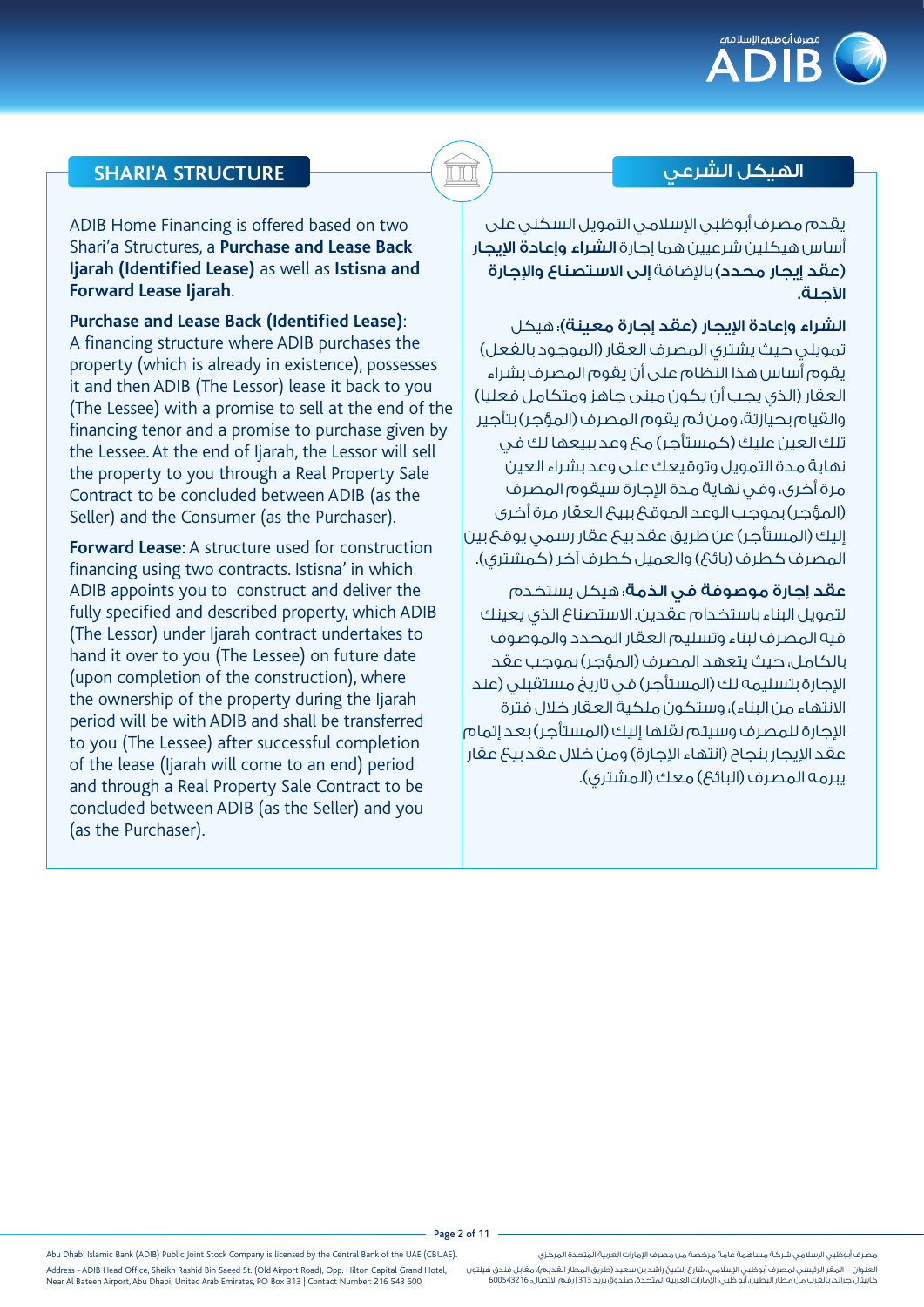

- يتيح المصرف المشاركة بالتمويل لشخصين أو ثلاثة أشخاص على أن يقدم بالنيابة عنهم شخص واحد فقط ويتم دراسة وضع إلتزاماته وقدرته التمويلية فيما كان مؤهال للحصول على التمويل من عدمة، ومن ثم نقوم بإضافة المشاركين بالتمويل عند تسجيل الملكية بأسمائهم مجتمعين.
- <sup>n</sup> يمكن لمقدمين اثنين أو أكثر التقدم بطلب للحصول على التمويل حيث يتم أخذ الدخل وااللتزامات مجتمعة لتقييم الأهلية للتسهيلات.)
- <sup>n</sup> تغطية تكافل الممتلكات من شركة أبوظبي الوطنية للتكافل ويدفعها مصرف أبوظبي اإلسالمي.
- يُسمح بغترة سماح حتى 6 أشهر لدفعة الإيجار الأولى ً للمتعاملين الذين يتقاضون رواتبا.
- الشراء المبكر (التسوية) للعقار (السداد الكامل للتمويل السكني( قبل نهاية المدة الكاملة لعقد ٍ اإلجارة. في حالة بيع الممتلكات الخاصة بك إلى مشتر عن طريق البيع الموثق للممتلكات، لن يتم خصم أي رسوم إضافية.
	- يمكنك إجراء دفعات جزئية حتى 30% من رصيدك المستحق كل سنة تقويمية (بدءًا من الأول من يناير **ّ** وتنتهي في 31 ديسمبر( بدون أي رسوم إضافية.
		- <sup>n</sup> تكافل الحياة والعجز الدائم مطلوب ويمكن االستفادة منه باختيار أحد الخيارات التالية:

أ. تأمين تكافلي مغطى من أحدى شركات التكافل أو التأمين العاملة بالدولة والمقبولة من قبل مصرف أبوظبي الإسلامي.

ب. مساهمة التكافل الشهرية التي تقدمها شركة أبوظبي الوطنية للتكافل، وتشمل مساهمة التكافل الشهرية عمولة المصرف بنسبة ،%10 أو

ج. االستفادة من مساهمة تكافل واحدة مقدمة من شركة أبوظبي الوطنية للتكافل مع المصرف كمستفيد وتشمل عمولة المصرف بنسبة .%10

# ميزات المنتج الرئيسية **FEATURES PRODUCT KEY**

- Two or more applicants can apply for the finance where only one applicant's income and liabilities is considered to assess eligibility and second or subsequent applicants are added for inclusion in the title registration (Co-Applicant Relationship)
- Two or more applicants can apply for the finance where the combined income and liabilities are taken to assess eligibility for the facility (Co-Financee Relationship)
- **Property Takaful coverage by Abu Dhabi National** Takaful Company (ADNTC) and paid by ADIB
- Up to 6 months Grace Period is allowed for your 1<sup>st</sup> rental payment for salaried consumers
- Early Purchase (Settlement) of the property (Full Settlement of Home Finance) prior to the end of the full term of the Ijarah contract. In case of selling your property to a buyer by means of documented sale of property, no additional charges will be deducted.
- <sup>n</sup> You can make partial payments of up to 30% of your outstanding balance every calendar year (starting 1<sup>st</sup> of January and ending on 31<sup>st</sup> of December) with no additional charges
- Life & Permanent Disability Takaful is required and can be availed by choosing one of the following options:

a. Single premium cover from any Takaful or Insurance provider registered in UAE and acceptable to ADIB, or

b. Monthly takaful contribution offered by ADNTC, the monthly takaful contribution is inclusive of ADIB commission of 10%, or

c. Avail a single contribution takaful offered from ADNTC with ADIB as a beneficiary and will be inclusive of ADIB commission of 10%.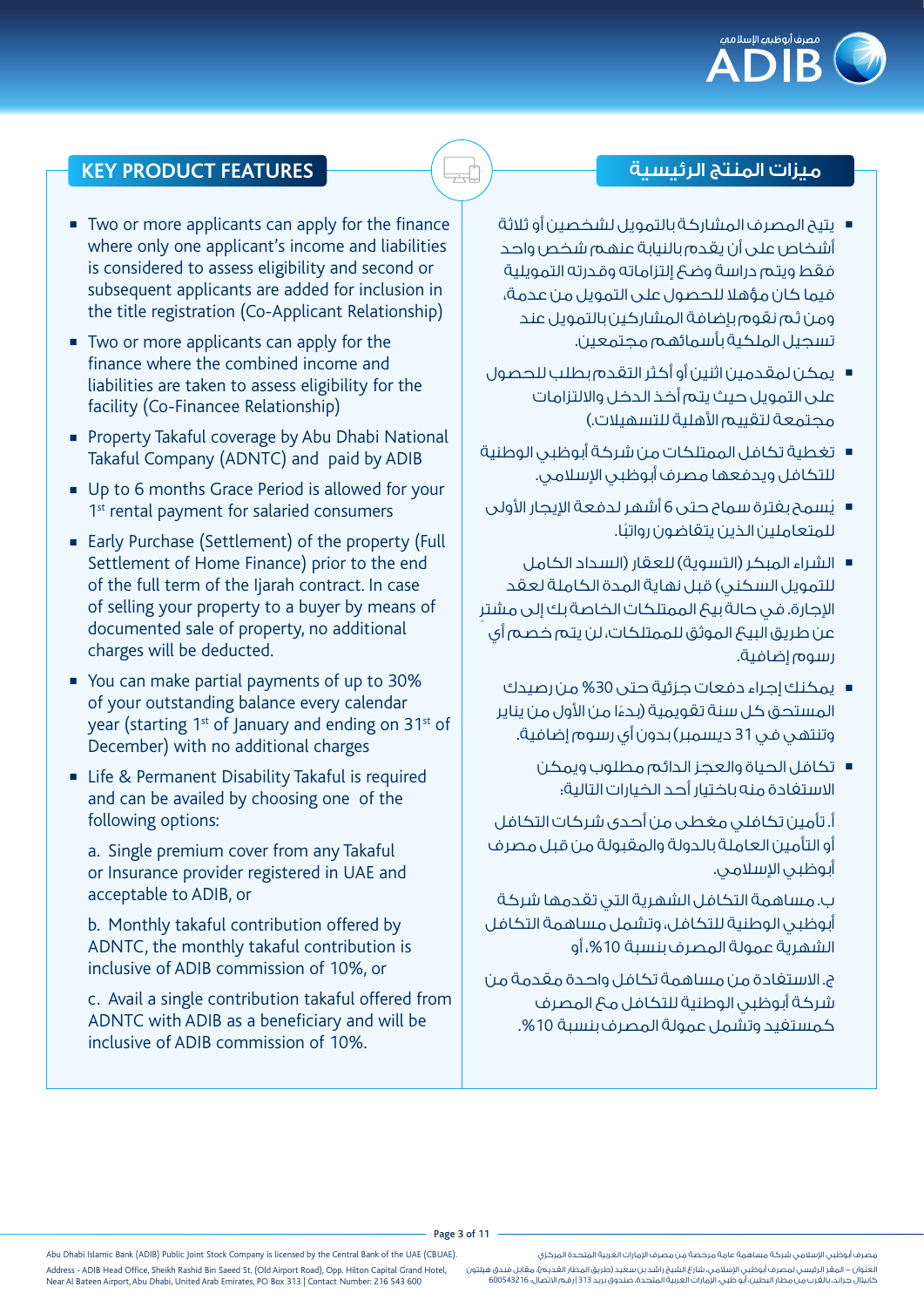

**Product Comparison:** 

a. If you are a salaried consumer, you can choose to transfer your salary to ADIB and benefit from lower profit rates and lower Advance Rental Payments.

b. Finance amount of more than AED 10 million will incur a higher profit rate along with Advance Rental Payments as compared to lower finance amounts.

c. Non-UAE residents applying for a Home Finance will incur a higher profit rate along with Advance Rental Payments as compared to UAE residents' consumers.

# **KEY REQUIREMENTS LIMITATIONS AND OBLIGATIONS**

- Product is offered to UAE residents, nonresidents, salaried and self-employed consumers purchasing a property in UAE.
- Monthly Minimum Salary of AED 10,000 ADIB salary transferred customers, and AED 15,000 for non-salary transferred customers and nonresidents.
- Minimum Annual Turnover of Average credit is AED 3 Million for Self Employed Residents and non-residents.

#### **Above is the minimum eligibility criteria to apply for a Home Finance. Application will be assessed further based on:**

- <sup>n</sup> Your ability to meet the affordability assessment criteria.
- ADIB's credit risk policies and your ability to meet the financial obligations and comply with the Debt Service Ratio (DSR) limits established through a Credit Bureau and/or bank statements.

Note: The above is not the exhaustive assessment and documentation criteria. All applications are subject to a full credit review in line with the approved criteria of ADIB.

# <sup>n</sup> مقارنة المنتجات:

ً أ. إذا كنت من المتعاملين الذين يتقاضون راتبا، فيمكنك اختيار تحويل راتبك إلى المصرف واالستفادة من معدلات ربح منخفضة ودفعات ايجار أقل.

ب. يحقق مبلغ التمويل الذي يزيد عن 10 ماليين درهم معدل ربح أعلى إلى جانب مدفوعات اإليجار المقدمة مقارنة بمبالغ التمويل الأقل.

ج. يتحمل غير المقيمين في اإلمارات الذين يتقدمون للحصول على تمويل عقاري معدل ربح أعلى إلى جانب ً مدفوعات اإليجار المقدمة مقارنة بالمستهلكين المقيمين في الإمارات.

# المتطلبات الأساسية، والقيود، وااللتزامات

- <sup>n</sup> يتم تقديم المنتج للمقيمين في دولة اإلمارات، وغير ً المقيمين، والمتعاملين الذين يتقاضون راتبا، وأصحاب األعمال الحرة الراغبين بشراء عقارات في اإلمارات. يشترون عقارات في الإمارات.
- <sup>n</sup> الحد األدنى للراتب الشهري هو 10,000 درهم للعمالء محولي الراتب للمصرف، و15,000 درهم لغير محولي الراتب وغير المقيمين.
- <sup>n</sup> الحد األدنى للعائد السنوي لمتوسط االئتمان 3 ماليين درهم للمقيمين العاملين لحسابهم الخاص وغير المقيمين.

### أعلاه هو الحد الأدنى من معايير الأهلية للتقدم بطلب للحصول على تمويل سكني. سيتم تقييم ً التطبيق بشكل أكبر بناء على:

- <sup>n</sup> قدرتك على تلبية معايير تقييم القدرة على تحمل التكاليف.
- <sup>n</sup> سياسات إخطار ائتمان المصرف وقدرتك على الوفاء بااللتزامات المالية واالمتثال لحدود نسبة اإلستقطاع الشهرية من الراتب الموضوعة من خالل مكتب االئتمان أو كشوفات الحساب المصرفية.

ملحوظة: ما ورد أعاله ليس معايير التقييم والتوثيق الشاملة. تخضع جميع الطلبات لمراجعة ائتمانية كاملة بما يتماشى مع المعايير المعتمدة من المصرف.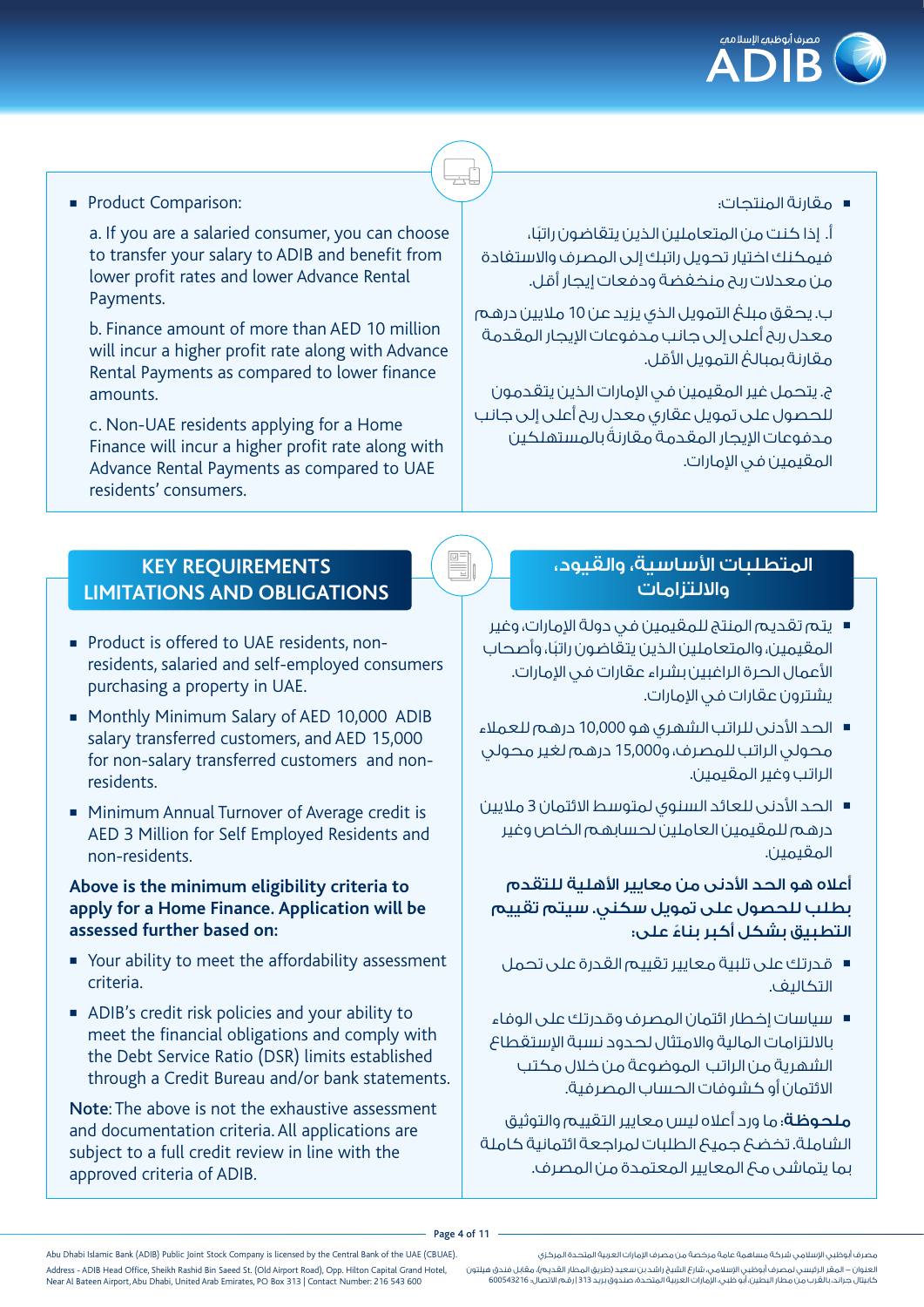

# الشروط المالية **TERMS FINANCIAL**

#### **Finance Amount**

Up to 85% of property value - Up to 30 million finance amount

**Tenor of Finance**  Maximum of 300 months

#### **Age at Maturity**

Maximum of 70 years for UAE Nationals and Self-Employed Expatriates Maximum of 65 Years for non-residents and Salaried Expatriates

#### **Income Multiples**

Maximum of 7 times of Annual Income for Expats and 8 times of Annual Income for UAE Nationals

#### **Debt Service Ratio**

Maximum of 50% for Salaried and Self employed Maximum of 30% for Pensioners

#### **Profit rate** (Variable Element of the Monthly Rental Payment)

Consumer has the option to choose one of the two options of pricing:

Fixed Profit Rate This is the applicable profit rate that will remain constant for the approved fixed tenor, after the fixed tenor Profit Rate reverts to a Variable Profit Rate, Fixed rates starting from 2.49% reverting to an EIBOR + 1.99% ADIB Margin subject to a minimum profit rate of 2.49%\*.

Variable Profit Rate This is the sum of the fixed bank margin and EIBOR index that will be used for calculating the profit amount subject to a minimum rate as defined in your lease contract. Variable Minimum Profit Rate starting from EIBOR + 1.99% ADIB Margin subject to a minimum profit rate of 2.25%\*.

\*Please refer to the Facility Offer Letter for the exact pricing and details applicable on your finance, pricing may vary subject to special product campaigns and offers

#### **Collateral**

Registration of a first or second (as the case may be) degree mortgage over the financed property in favor of ADIB in the relevant land department in the relevant Emirate.

مبلغ التمويل حتى %85 من قيمة العقار - مبلغ تمويل يصل إلى 30 مليون درهم لكل تمويل

> مدة التمويل 300 شهر كحد أقصى

#### العمر عند االستحقاق

70 سنة كحد أقصى لإلماراتيين والمقيمين أصحاب األعمال 65 سنة كحد أقصى للمقيمين الذين يتقاضون راتبا وغير المقيمين

مضاعفات الدخل لمواطني دولة الإمارات : 8 أضعاف الدخل السنوي. لغير مواطني دولة اإلمارات: 7 أضعاف الدخل السنوي.

نسبة االستقطاع الشهري من الراتب %50 كحد أقصى للموظفين والعاملين لحسابهم الخاص %30 كحد أقصى للمتقاعدين

### معدل الربح )العنصر المتغير في مدفوعات الإيجار الشهرى)

يمنح المتعامل خيارات لمعدل الربح كالتالي: معدل الربح الذي عند تطبيقة يتم ثابتا لفترة السداد الثابته وبعدها يقل معدل الربح الأدنى عن 2.49%.

معدل الربح المتغير هو مجموع الهامش المصرفي الثابت .<br>ومؤشر الغائدة بين البنوك الإماراتية (إيبور) الذي سيتم استخدامه لحساب مبلغ الربح الخاضع لمعدل أدنى على النحو المحدد في عقد اإليجار الخاص بك. يبدأ الحد األدنى لمعدل الربح المتغير (معدل الفائدة بين البنوك الإماراتية «إيبور» + 1.99% هامش الربح للمصرف على أن لا يقل معدل الربح الأدنى عن 2.25%.

\*يرجى الرجوع إلى خطاب عرض التسهيالت لالطالع على تفاصيل التمويل الخاصة بك، قد تختلف بناء على بعض العروض والحمالت الترويجية

#### الضمان

تسجيل رهن درجة أولى أو درجة ثانية على العقار الممول (بناء على نوع التمويل) لصالح المصرف في دائرة الأراضي في الإمارة ذات الصلة.

Page 5 of 11

مصرف أبوظبي اإلسالمي شركة مساهمة عامة مرخصة من مصرف اإلمارات العربية المتحدة المركزي العنوان - المقر الرئيسي لمصرف أبوظبي اإلسالمي، شارع الشيخ راشد بن سعيد )طريق المطار القديم(، مقابل فندق هيلتون

كابيتال جراند، بالقرب من مطار البطين، أبو ظبي، اإلمارات العربية المتحدة، صندوق بريد 313 | رقم االتصال: 600543216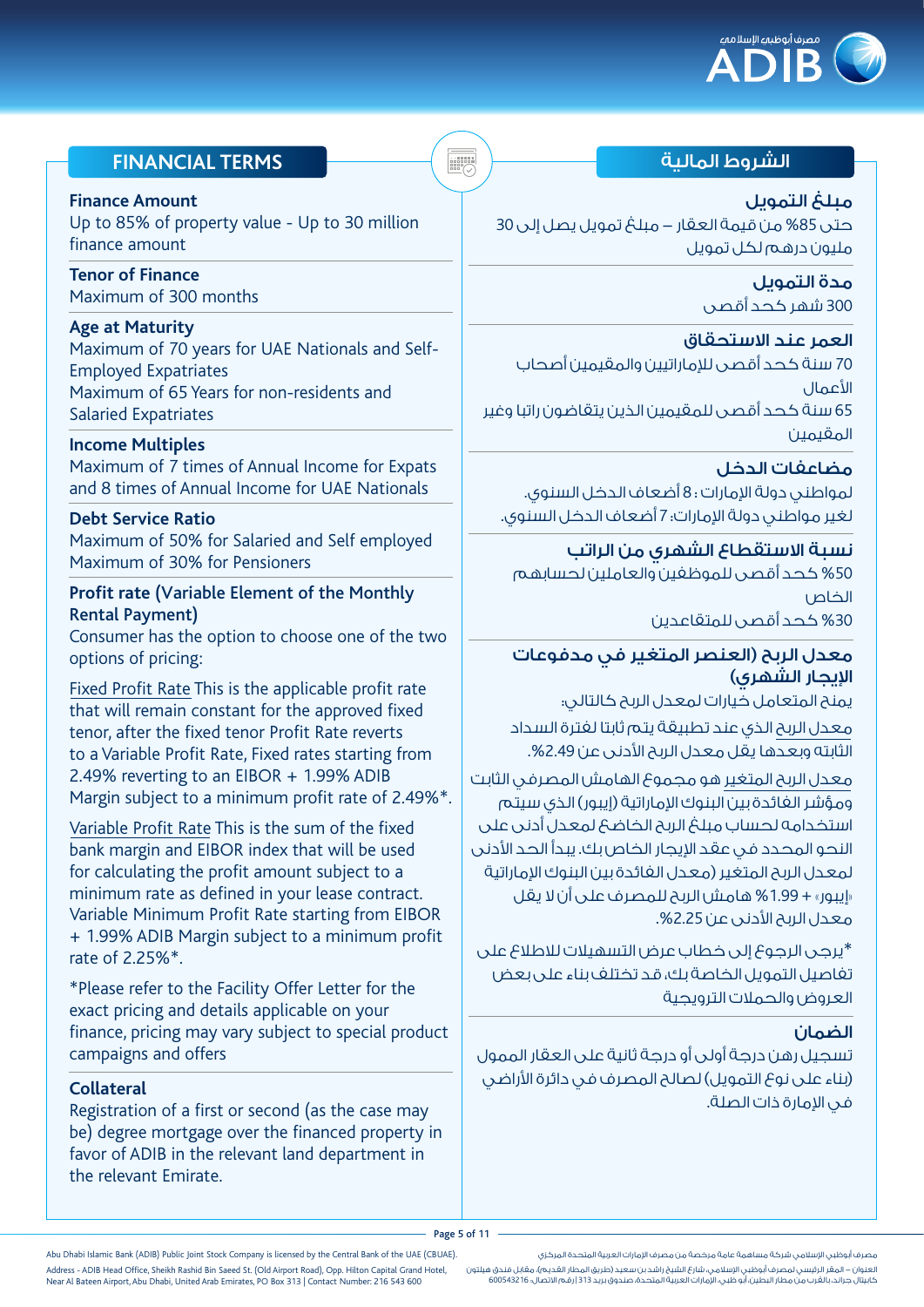

## الرسوم والمصروفات **CHARGES & FEES**

#### رسوم تقييم الممتلكات (إن وجدت)

2,500 درهم (بالإضافة إلى 5% ضريبة القيمة المضافة) للتقرير العادي يصدر خالل 3 أيام عمل و3,500 درهم )باإلضافة إلى %5 ضريبة القيمة المضافة( للتقرير العاجل يصدر خالل يوم عمل واحد. يتم دفع هذه الرسوم مباشرة إلى شركة التقييم التي تم تعيينها إلكمال تقييم العقار الذي اخترته للتمويل. هذه الرسوم غير قابلة لالسترداد سواء تمت معالجة طلب تمويلك السكني أم ال في حال تم إصدار تقرير التقييم المذكور.

#### دفعة الإيجار المقدمة (إن وجدت)

سيتم خصم ما يصل إلى %2من إجمالي مبلغ تمويلك بحد أدنى 5,000 درهم (بالإضافة إلى ٥٪ ضريبة القيمة المضافة) وبحد أعلى 30,000 درهم (بالإضافة إلى 5% ضريبة القيمة المضافة) من حسابك عند توقيع العقود ً مع المصرف. يتم دفع هذا المبلغ بدال من الرسوم اإلدارية.

# رسوم مكتب االتحاد للمعلومات االئتمانية )لكل تقرير(

35 درهمًا + 5% ضربية القيمة المضافة

### سعر الشراء المبكر للعقار المؤجر )مبلغ السداد المبكر(

سعر الشراء (مبلغ السداد المبكر) الذي تدفعه في حالة الشراء المبكر للعقار (تسوية تمويل منزلك) قبل نهاية المدة الكاملة لعقد الإجارة. الميزات الهامة:

- <sup>n</sup> يمكنك سداد دفعات جزئية تصل إلى %30 من المبلغ ً األساسي المستحق كل سنة تقويمية )بدءا من 1 يناير وتنتهي في 31 ديسمبر( دون أي رسوم إضافية.
- في حالة الشراء المبكر (التسوية) للعقار (تسوية التمويل السكني( قبل نهاية المدة الكاملة لعقد ُ اإلجارة، سيطلب منك دفع السعر بموجب عقد بيع العقار بما في ذلك %1 من المبلغ األساسي المستحق\* أو 10.000 درهم (أيهما أقل).

#### **Property Evaluation Charge (If Applicable)**

AED 2,500 (Plus 5% VAT) for a standard report issued within 3 working days and AED 3,500 (Plus 5% VAT) for urgent report issued within 1 working day. This charge is paid directly to the valuation company that is assigned to complete the evaluation of your chosen property to finance. This charge is not refundable whether consumer's home finance application got processed or not and subject to issuance of the evaluation report.

### **Advance Rental Payment (If Applicable)**

Up to 2% of your total finance amount subject to a minimum of AED 5,000 (Plus 5% VAT) and a maximum of AED 30,000 (Plus 5% VAT) will be debited from your account upon signing contracts with ADIB. This amount is charged instead of processing fees.

### **Etihad Credit Bureau Fee (per report)**

AED 35 + 5% VAT

### **Early Purchase Price of leased property (Early Settlement Amount)**

The purchase price (early settlement amount) paid by you in case of early purchase of the property (Settlement of your Home Finance) prior to the end of the full term of the Ijara contract. Important features:

- You can make partial payments of up to 30% of your Outstanding Base Amount every calendar year (starting on the 1<sup>st</sup> January and ending on 31<sup>st</sup> of December) with no additional charges.
- $\blacksquare$  In case of early purchase (settlement) of the property (settlement of Home Finance) prior to the end of the full term of the Ijara contract, you will be required to pay the Price under the Real Estate Sale Contract including 1% of the Outstanding Base Amount\* or AED 10,000 (whichever is lower).

مصرف أبوظبي اإلسالمي شركة مساهمة عامة مرخصة من مصرف اإلمارات العربية المتحدة المركزي العنوان - المقر الرئيسي لمصرف أبوظبي اإلسالمي، شارع الشيخ راشد بن سعيد )طريق المطار القديم(، مقابل فندق هيلتون كابيتال جراند، بالقرب من مطار البطين، أبو ظبي، اإلمارات العربية المتحدة، صندوق بريد 313 | رقم االتصال: 600543216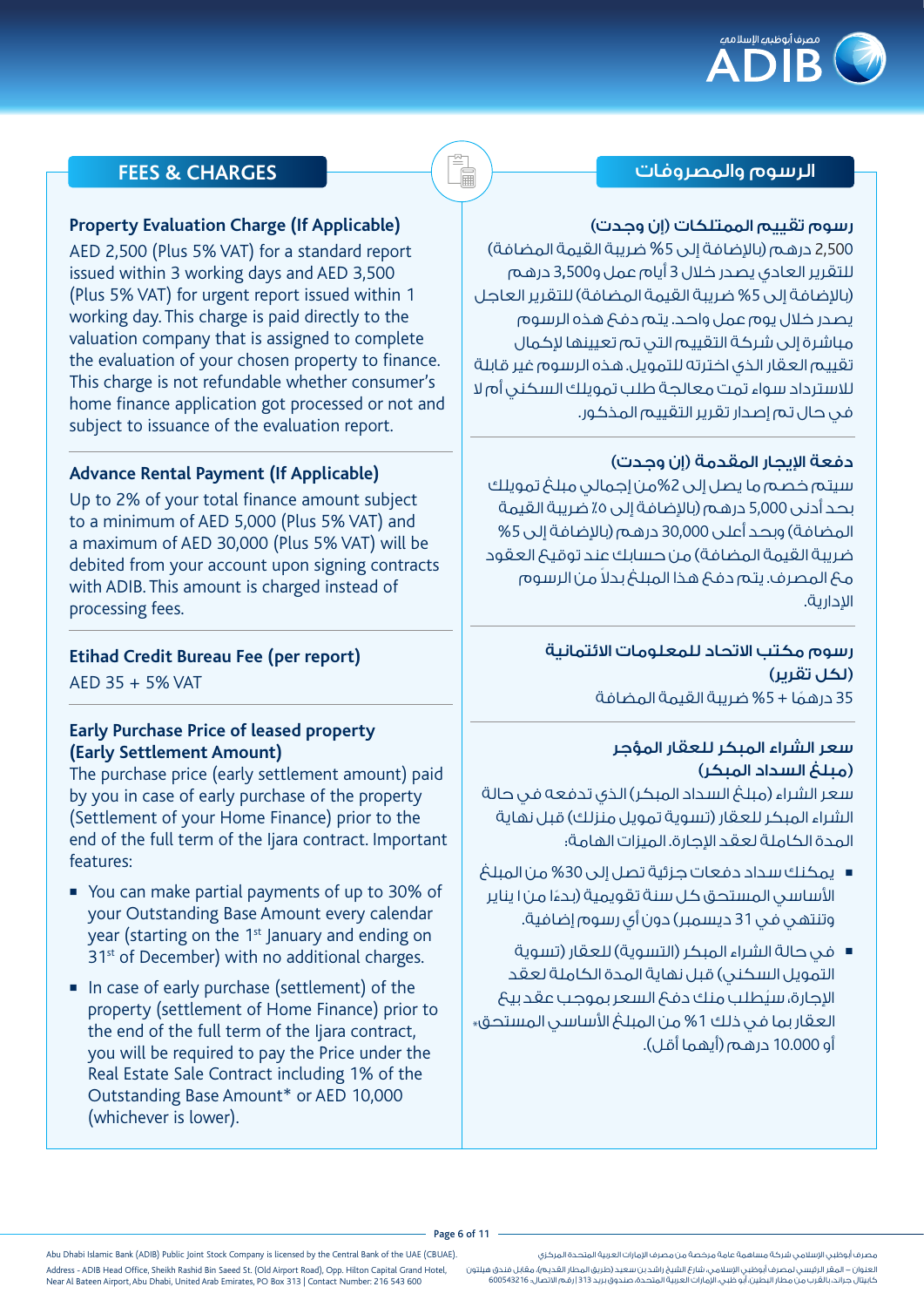

■ إذا كنت تخطط لبيعَ العقار إلى مشتر عن طريق البيعَ ً الموثق، فسيكون السعر في عقد بيع العقار مساويا للمبلغ الأساسي المستحق <sub>\*</sub> فقط.

i<br>F

\*المبلغ األساسي المستحق هو المبلغ المستحق من مبلغ تمويلك السكني أو المبلغ الأساسي مطروحًا منه المبلغ الأساسي المدفوع (العنصر الثابت لمدفوعات اإليجار( في نهاية كل معاملة على حساب تمويلك السكني.

ملحوظة: ف.ا.ت أو VAT تعني «ضربية القيمة المضافة» »ضريبة القيمة المضافة« المفروضة على توريد السلع أو الخدمات بموجب القانون رقم 8 لسنة 2017 واللوائح التنفيذية ذات الصلة أو أي ضرائب مستقبلية مماثلة. للحصول على القائمة الكاملة لجدول الرسوم، يرجى **https://www.adib.ae/en/SiteAssets/Personal/** زيارة هذا يخضع . **Banking-Services-and-Tariff-Board.pdf** للتغيير حسب تعليمات الهيئة االتحادية للضرائب. ضريبة القيمة المضافة حصرية على جميع الرسوم والتكاليف المذكورة أعاله ما لم يتم تحديدها.

 $\blacksquare$  In case you are planning to sell the property to a buyer by means of documented sale of property, the Price under the Real Estate Sale Contract will be equal to the Outstanding Base Amount\* only.

\*Outstanding Base Amount is the outstanding of your Home Finance amount or the Base Amount minus paid principal amount (Fixed element of Rental Payments) at the end of each transaction on your home finance account.

Note: VAT means "value added tax" imposed on the supply of goods or services under Law No. 8 of 2017 and the related executive regulations or any similar future taxes. For complete list for Schedule of charges please visit **https://adib. com/en/SiteAssets/Personal/Banking-Servicesand-Tariff-Board.pdf**. This is subject to change as per the instruction of Federal Tax Authority. VAT is exclusive on all above fees and charges unless specified.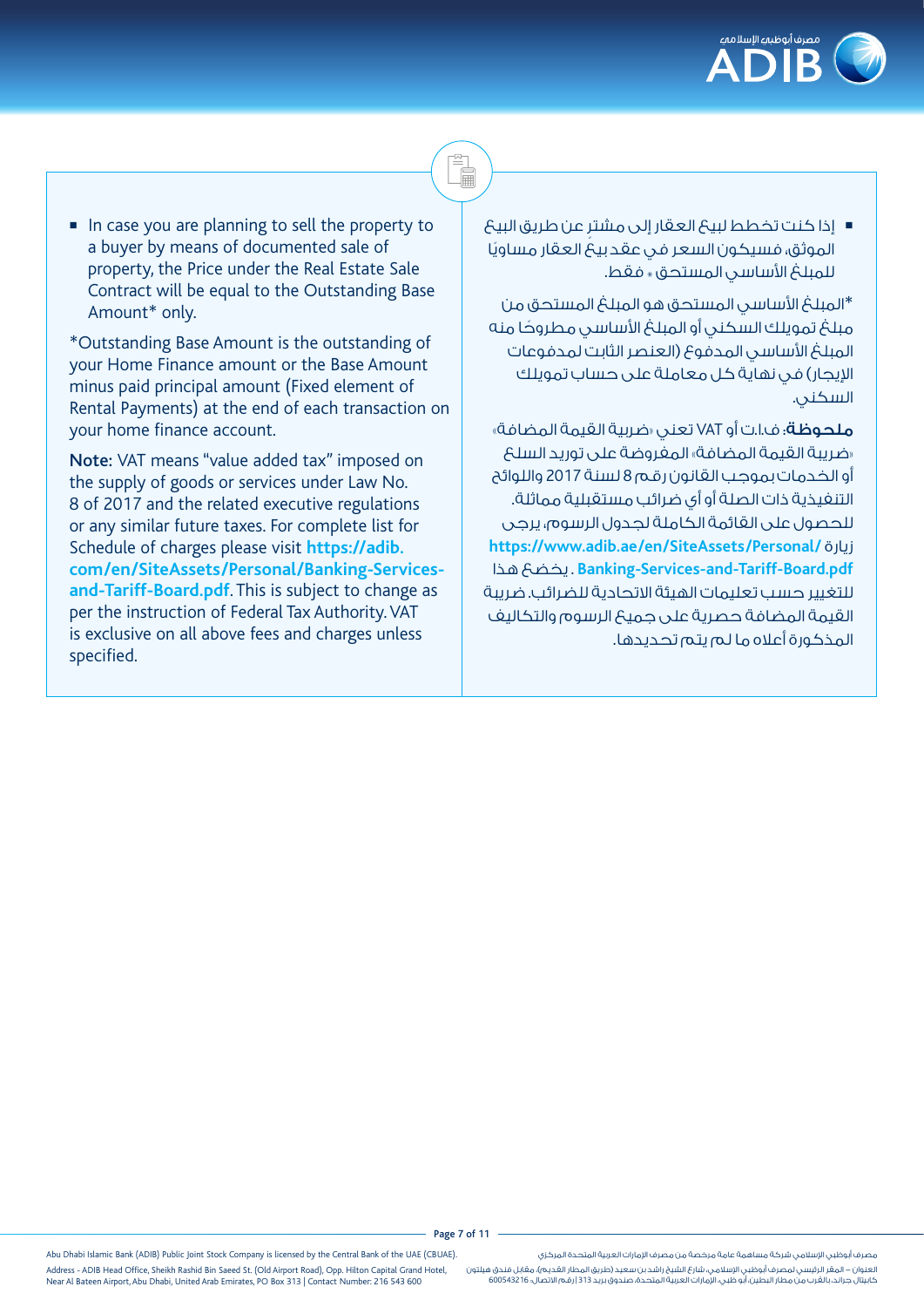



# Profit Rate Calculation:

Profit Calculation Formula: Outstanding Base Amount \* Profit Rate \* Number of Days of due rental period / Number of days in a year

معادلة حساب الربح: المبلغ األساسي المستحق \* معدل الربح \* عدد أيام فترة الإيجار المستحقة / عدد أيام السنة

حساب معدل الربح:



31/365 = 2,574.72 درهم 31/365 = AED 2,539.45/-

### **Early Purchase (Early Settlement) additional amount calculation:**

If the consumer decided to Early Purchase (Settle) his finance, an additional amount of 1% of the Outstanding Base Amount or AED 10,000 whichever is lower will be charged and calculated as following based on above assumptions:

# حساب المبلغ اإلضافي عند الشراء المبكر (التسوية المبكرة):

إذا قرر المتعامل شراء (تسوية) تمويله مبكرًا، فسيتم تحصيل مبلغ إضافي بنسبة ٪ا من المبلغ الأساسي المستحق أو 10,000 درهم أيهما أقل يُحسب ً على النحو التالي بناء على االفتراضات المذكورة أعاله:



إجمالي المبلغ اإلضافي للشراء المبكر = 10,000 درهم ضريبة القيمة المضافة = 500 درهم Total Early Purchase additional amount = AED 10,000 VAT = AED 500

#### Page 8 of 11

Abu Dhabi Islamic Bank (ADIB) Public Joint Stock Company is licensed by the Central Bank of the UAE (CBUAE). Address - ADIB Head Office, Sheikh Rashid Bin Saeed St. (Old Airport Road), Opp. Hilton Capital Grand Hotel, Near Al Bateen Airport, Abu Dhabi, United Arab Emirates, PO Box 313 | Contact Number: 216 543 600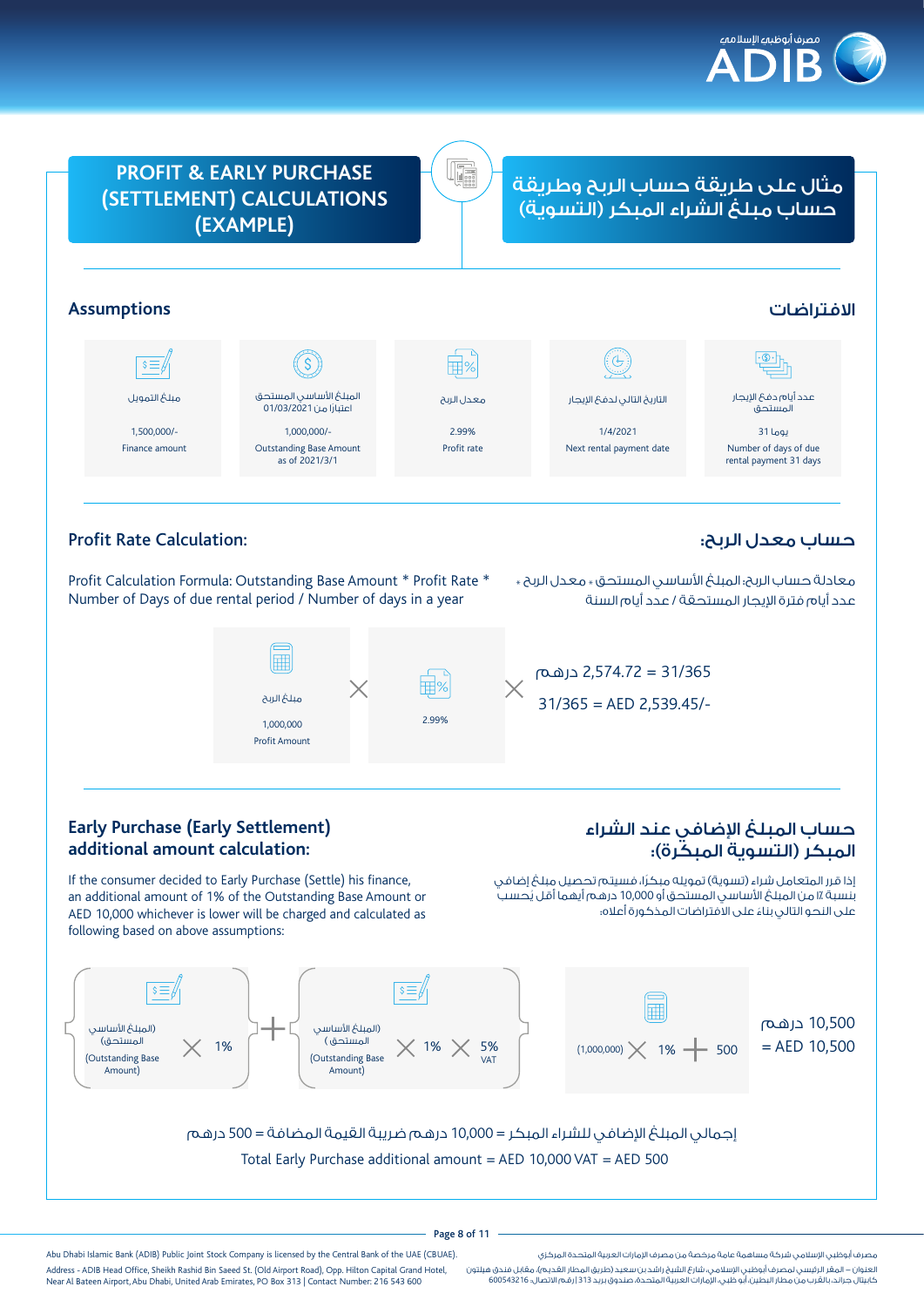

## اإلفصاحات الرئيسية **DISCLOSURES KEY**

- يحتفظ مصرف أبوظبي الإسلامي بالحق في رفض ً طلبك وفقا لتقديره الخاص.
- <sup>n</sup> تخضع معايير المنتج المذكورة أعاله لسياسة المنتجات المعتمدة من مصرف أبوظبي اإلسالمي.
- يحتفظ مصرف أبوظبي الإسلامي بالحق في تعديل الشروط واألحكام وجدول / الئحة رسوم الخدمات المصرفية وجدول / الئحة رسوم الخدمات المصرفية ومجلس التعرفة والرسوم الأخرى المستحقة عليك من وقت آلخر بعد إعطاء فترة إشعار ال تقل عن 60 يومًا تقويميًا، وبعد ذلك تصبح التغييرات سارية.
- يحتفظ مصرف أبوظبي الإسلامي بالحق في إنهاء العالقة المالية معك في حالة عدم استيفاء الشروط والأحكام.

- **ADIB reserves the right to decline your** application at its sole discretion.
- <sup>n</sup> Above product criteria is subject to ADIB's approved product policy.
- <sup>n</sup> ADIB reserves the right to amend the Terms and Conditions, Schedule of Charges Banking Services and Tariff Board and other fees payable by you from time to time after giving a notice period of at least 60 calendar days, after which the changes shall become effective.
- ADIB reserves the right to terminate the financial relationship with you in the event of a failure to meet the terms and conditions.

## المخاطر الرئيسية **RISKS KEY**

- If you do not keep up with your rental payments, you may lose your right over the financed property.
- You may have to pay an additional amount under the Sale Price of the Leased Property if you pay off the finance early.
- If you do not meet the payment obligations of your financing, your account will go into arrears. This may affect your credit rating, which may limit your ability to access financing in the future.
- **Re-financing your finance may take longer to** pay off than your previous finance and may result in paying more profit.
- $\blacksquare$  In case of variable profit rate on a fixed rental payment plan, a rise in EIBOR may result in an increase to your profit payments (variable element of rental payment) thereby increasing your last rental payment (Balloon Payment at maturity).
- <sup>n</sup> إذا لم تواكب مدفوعات إيجارك فقد تفقد حقك في العقار الممول.
	- <sup>n</sup> قد تضطر إلى دفع مبلغ إضافي بموجب سعر بيع ً العقار المؤجر إذا سددت التمويل مبكرا.
	- <sup>n</sup> إذا لم تسدد مدفوعات تمويلك، فقد يؤثر ذلك على تصنيفك االئتماني، ما قد يحد من قدرتك على الحصول على تمويل في المستقبل.
- قد تستغرق إعادة جدولة تمويلك وقتًا أطول لتسديده ً عن الشروط المتفق عليها مبدئيا.
- <sup>n</sup> في حالة معدل الربح المتغير على خطة سداد إيجار ثابتة، فقد يؤدي ارتفاع معدل إيبور إلى زيادة مدفوعات ربحك (عنصر متغير من مدفوعات الإيجار) وبالتالي زيادة آخر دفعة إيجارية (دفعة كبيرة عند الاستحقاق)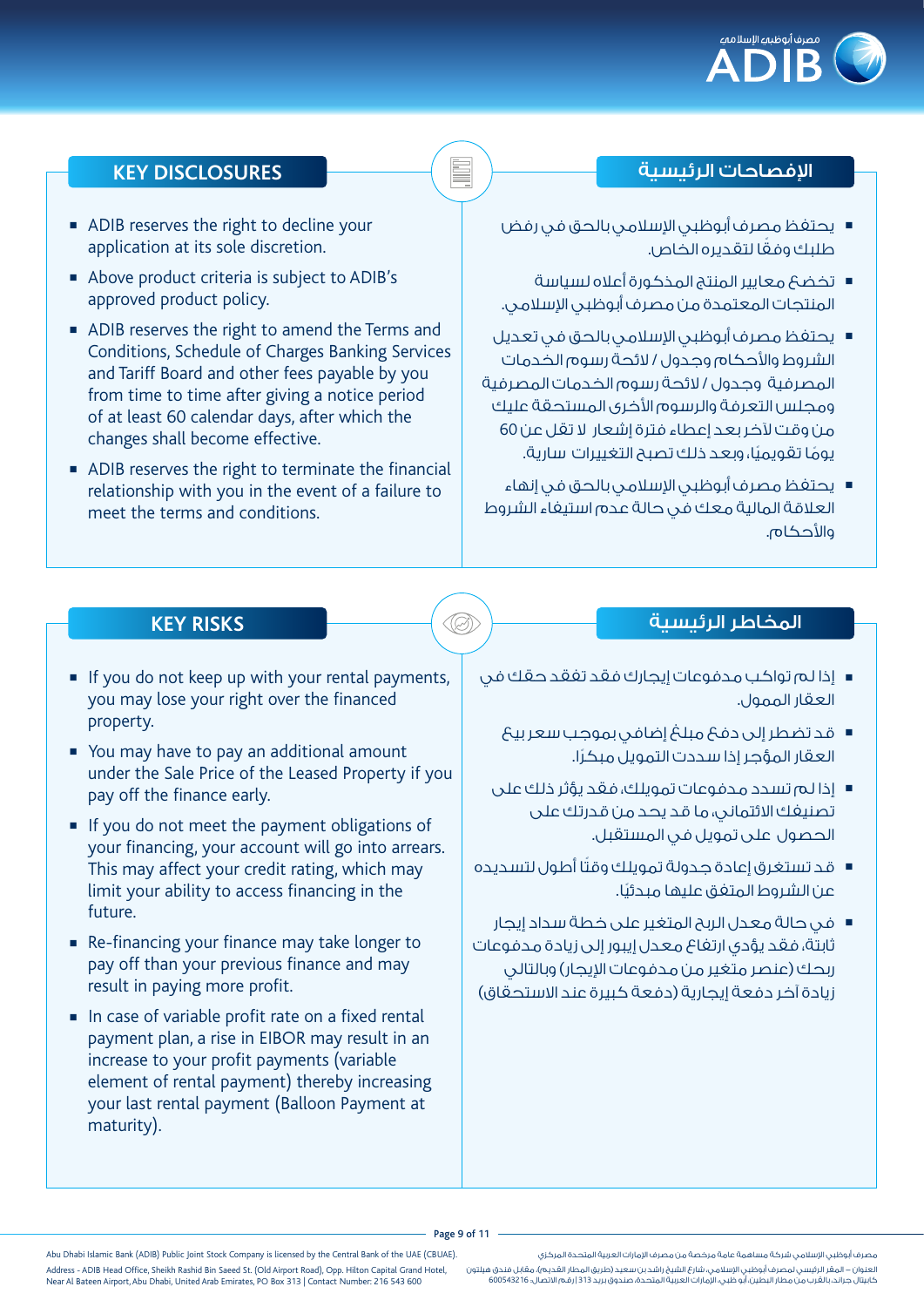

- <sup>n</sup> سيؤثر سجل دفعك في مكتب االئتمان على التسهيلات الأخرى المحتفظ بها لدى المصرف أو المصارف األخرى على قدرة المستهلك في الحصول على تمويل جديد.
- قد تؤدي مراجعة السوق نزولاً لأسعار العقارات إلى زيادة تعرضك للقيمة مما قد يؤثر على قدرتك على إعادة تمويل العقار.
- <sup>n</sup> قد يؤدي انخفاض الدخل بسبب التقاعد أو تغيير الوظيفة أو أي ظروف شخصية أخرى إلى زيادة نسبة خدمة الدي مما يؤثر على قدرتك على دفع التمويل السكني.
- Your payment history in the credit bureau on other facilities held with ADIB or other banks will impact consumer's ability to get a new finance.
- A downward market revision to property prices can result in an increase to your Exposure To Value (ETV) which may impact your ability to refinance the property.
- An income reduction due to retirement, change of employment or any other personal circumstances may result in an increase to consumer's Debt Service Ratio (DSR) thereby impacting your payment ability toward the Home finance.

### فترة السماح

ً بمجرد إبرام عقد التمويل، ستكون ملزما بشروطه ً وأحكامه، ولكن وفقا للوائح ومعايير حماية المستهلك، يحق لك خيار فترة السماح. يحق لك إلغاء عقد التمويل في غضون خمسة (5) أيام عمل كاملة تبدأ فور توقيع عقد التمويل ("فترة السماح"). ومع ذلك، يمكنك اختيار التنازل عن حقك في فترة السماح.

### **COOLING-OFF PERIOD**

Once you enter into the financing contract, you will be bound by the terms and conditions of the financing contract however in accordance with the Consumer Protection Regulation and Standards you have the right to a cooling-off period option. This is a right to cancel the financing contract within five (5) complete business days starting immediately after signing the financing contract (the "Cooling-Off Period"). However, you may choose to waive your right to the Cooling-Off Period.

## **WARNING**

If you choose to waive your right to the Coolingoff Period, you will be bound by the terms and conditions of the financing contract once it is concluded between you and the Bank. Consequently, you will be subject to the risks of price fluctuation of the item sold/leased to you starting from the finance contract signing date.

#### تحذير

إذا اخترت التنازل عن حقك في فترة السماح، فستكون ً ملزما ببنود وشروط عقد التمويل بمجرد إبرامه بينك وبين المصرف. وبالتالي، ستكون عرضة لأخطار تقلب أسعار السلعة المباعة/ المؤجرة لك بدءا من تاريخ توقيع عقد **ّ** التمويل.

#### Page 10 of 11

Abu Dhabi Islamic Bank (ADIB) Public Joint Stock Company is licensed by the Central Bank of the UAE (CBUAE). Address - ADIB Head Office, Sheikh Rashid Bin Saeed St. (Old Airport Road), Opp. Hilton Capital Grand Hotel, Near Al Bateen Airport, Abu Dhabi, United Arab Emirates, PO Box 313 | Contact Number: 216 543 600